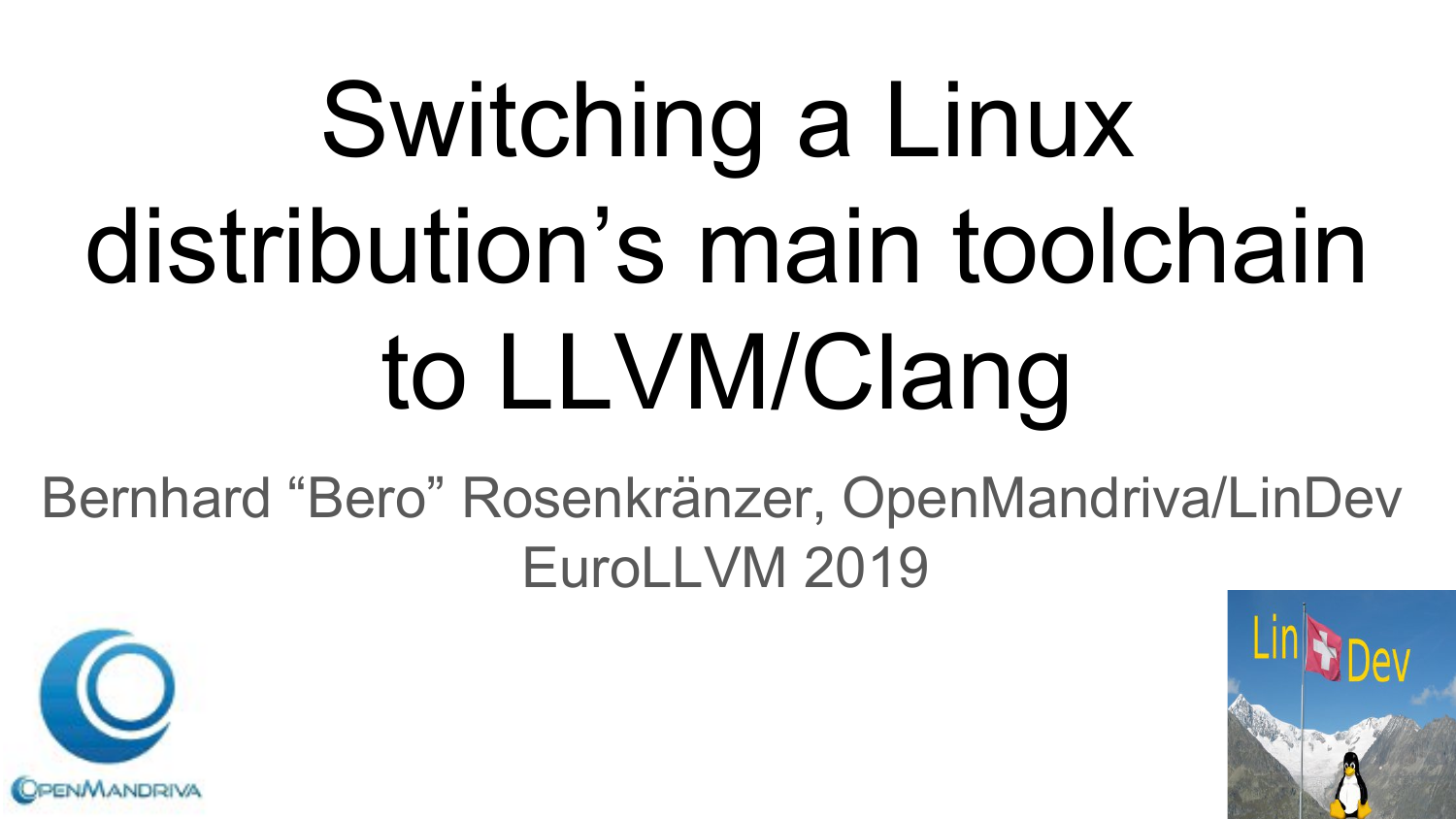# When and why did we do it?

- Made the decision and started the transition around the time of the clang 3.5 release - when clang started being competitive in terms of completeness and performance. First build with cc -> clang symlink was a pre-3.5 snapshot (svn rev 209634, May 29, 2014). The first release with clang as default compiler happened 5 months later, Oct 26, 2014.
- Most important reasons for making the switch:
	- Better compile times (for resulting binaries with very similar performance)
	- Less pain with crosscompilers
	- Sanitizers
	- Maybe most importantly: More readable code

Woof! I am Chwido, OpenMandriva's mascot. Don't believe anything my 2-legged pet says about this! In reality, we chose clang because I heard about Pavlov's dog, and I associate the clang sound with yummy dog food!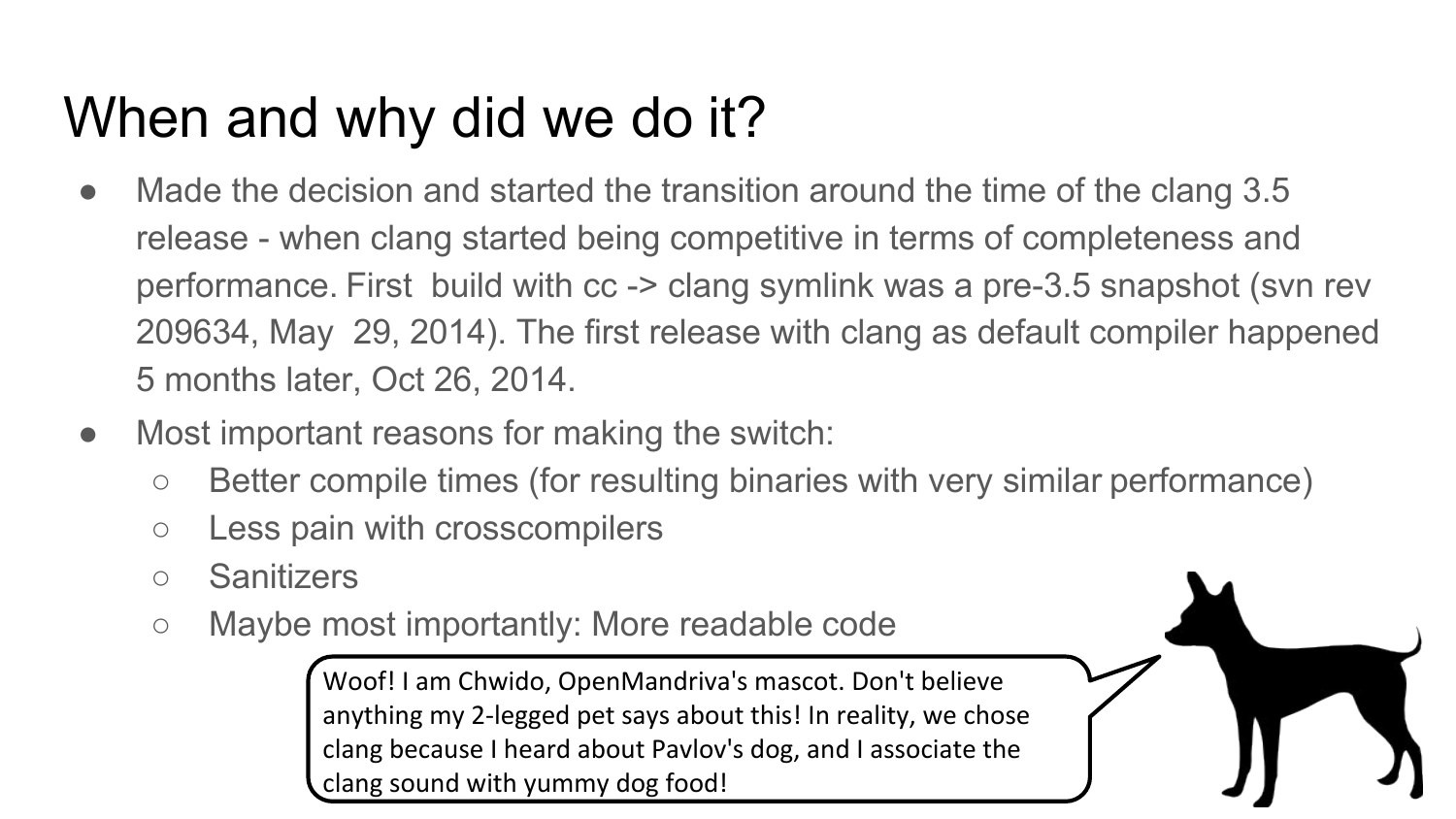#### Benefits discovered later

• Usually less breakage even when using snapshots (important to us: There's not much of a point in developing against an older version of a toolchain when we already know our final release will be using a newer one. We know our 4.1 release will use clang 9 or 10, so we'll switch our development tree to a 9 snapshot as soon as our 4.0 release (which uses clang 8) is done). This helps find potential bugs early, but lots of Internal Compiler Errors can slow down other work.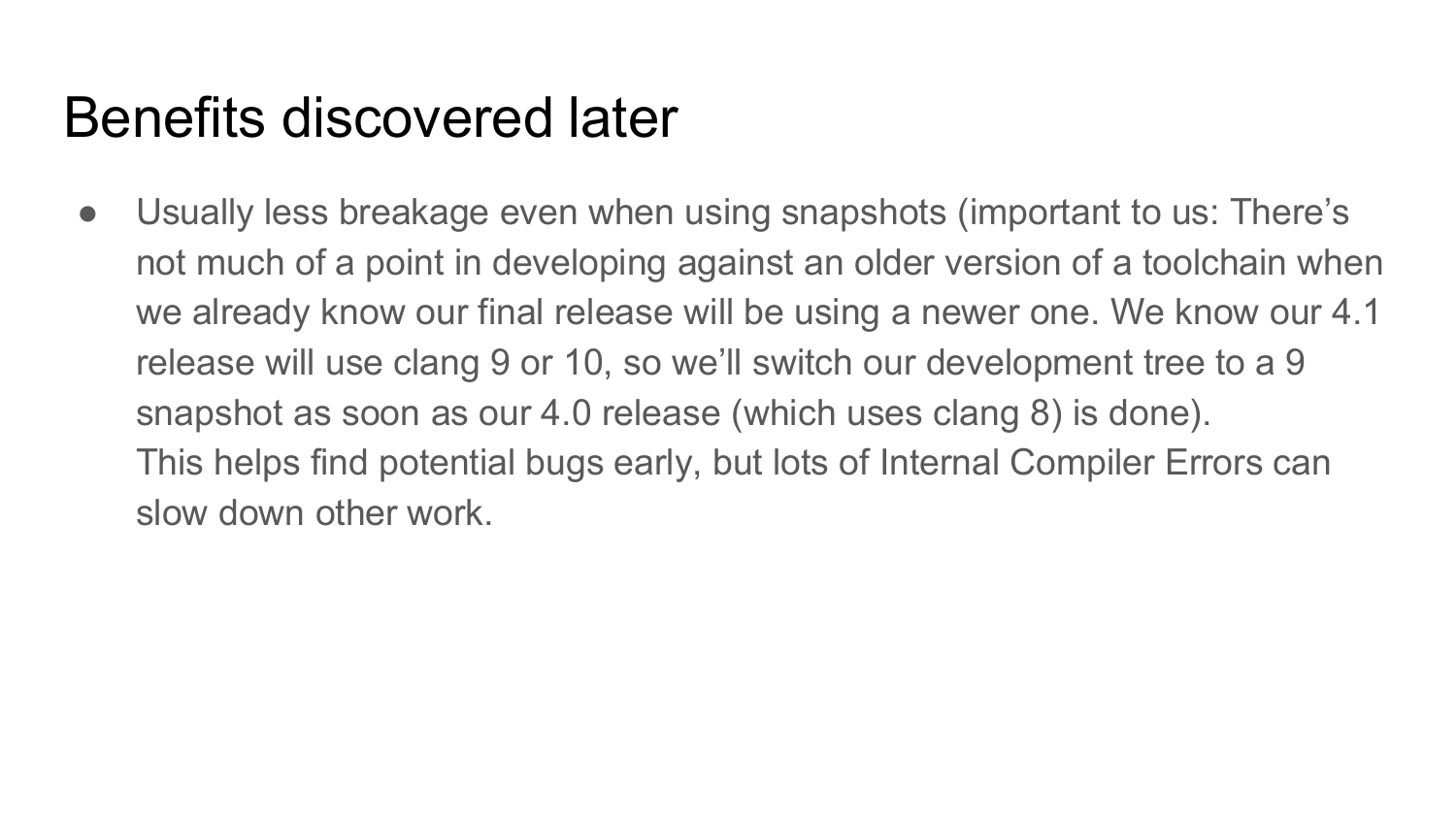- Biggest problem right now: **Missing RISC-V support.** Our newest target is RISC-V Linux (rv64imafdc) -- presently not supported at all in LLVM/Clang master, only partial patches available.
- Temporary workaround: Use gcc on RISC-V, clang on all other architectures (x86\_64, aarch64, i686, armv7hnl, znver1)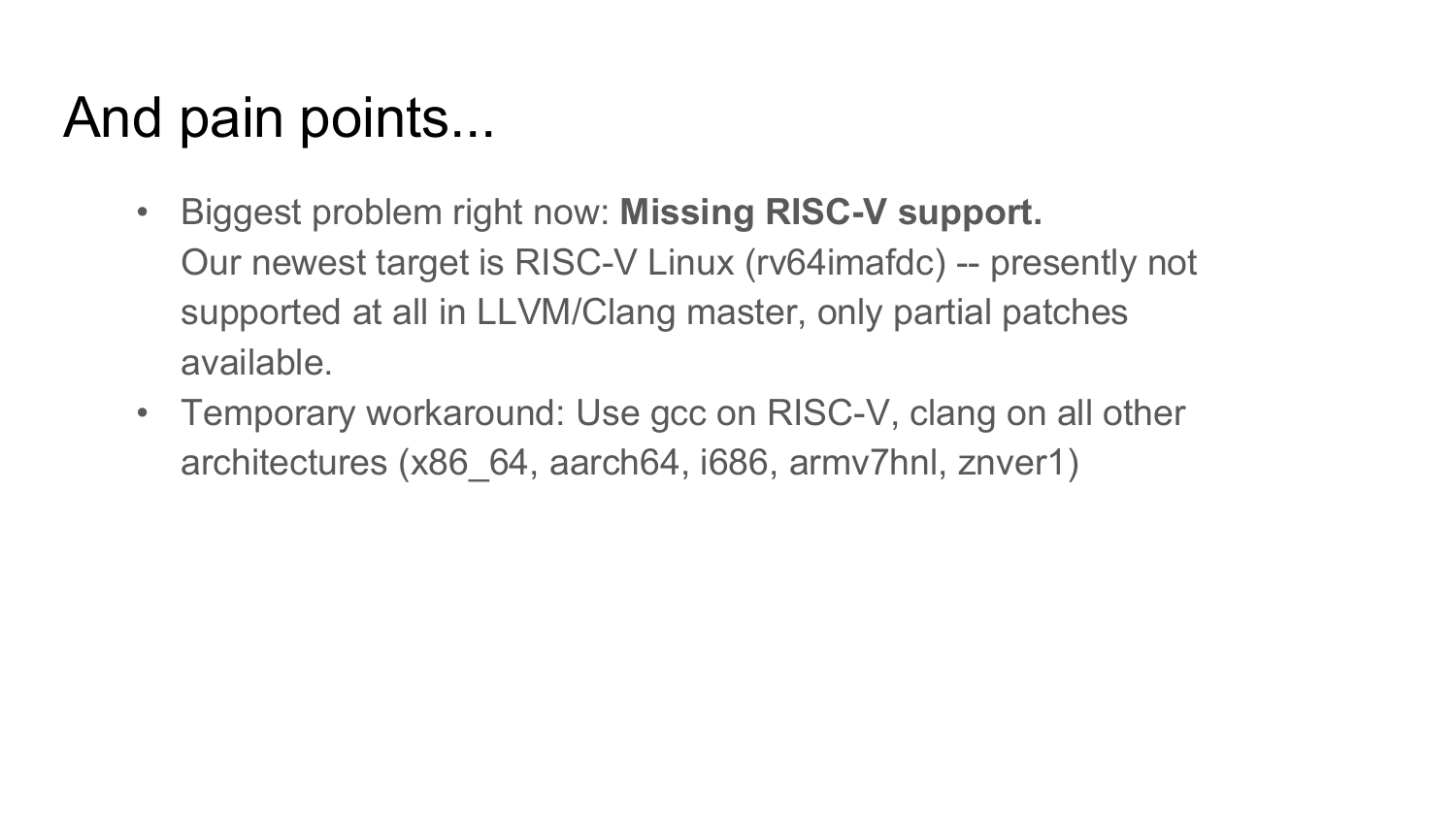- Many projects (still) never test building with anything but gcc don't notice when code relies on gcc extensions (VLAIS, nested functions, asm goto, …)
- Projects are quick to blame the compiler for their undefined behavior code that gcc happens to compile as expected
- Some upstream projects (elfutils, to name the biggest one) are downright hostile to "make it build with clang" style patches
- Missed optimizations because of #if statements

```
• #ifdef GNUC
  do something sane();
  #else
  assume the compiler sucks();
  #endif
```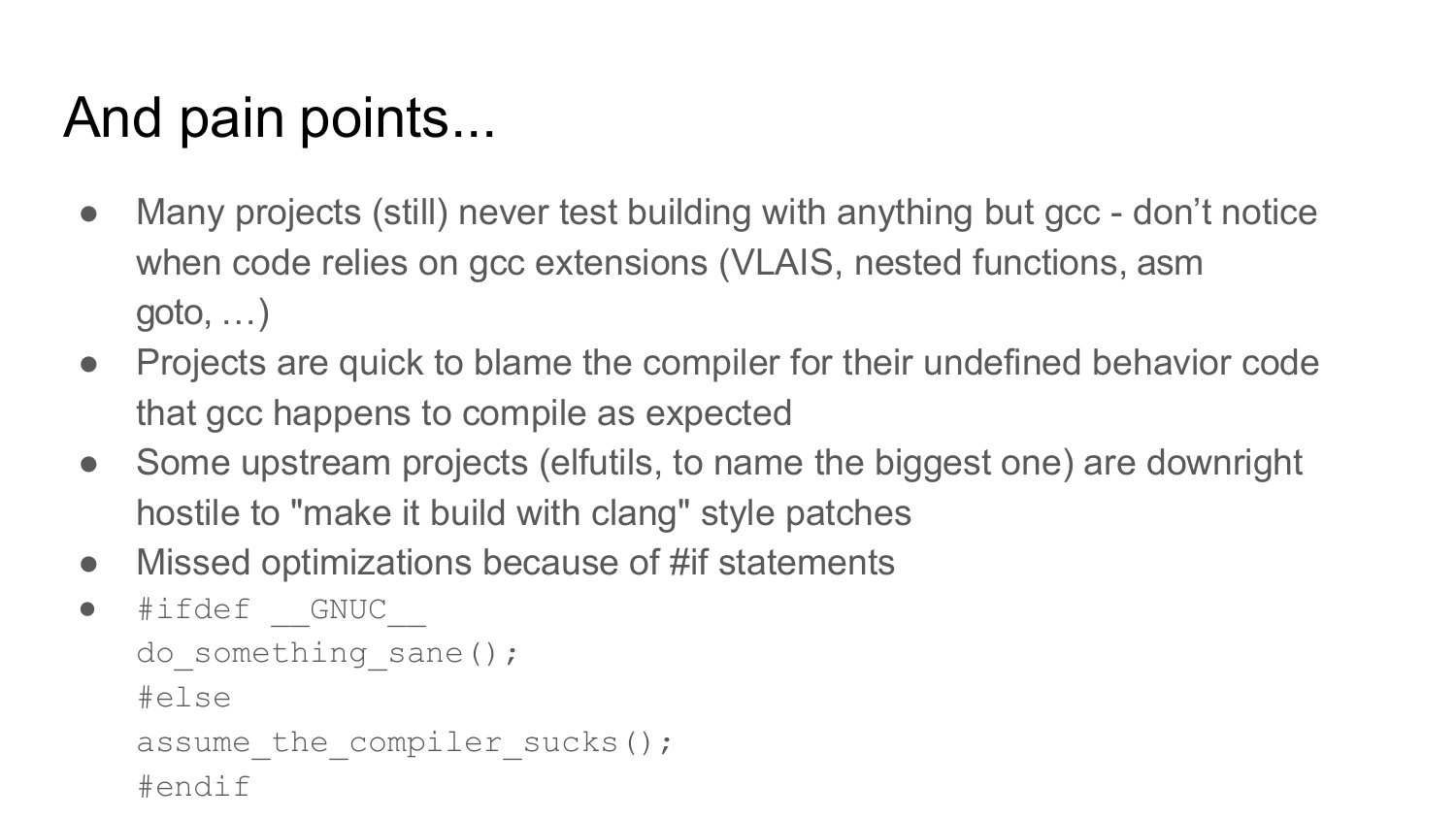• Or worse:

#if defined( GNUC ) && !defined( clang ) do something sane(); #else // based on trying clang 3.0 and never

// looking at current versions...

assume the compiler sucks();

#endif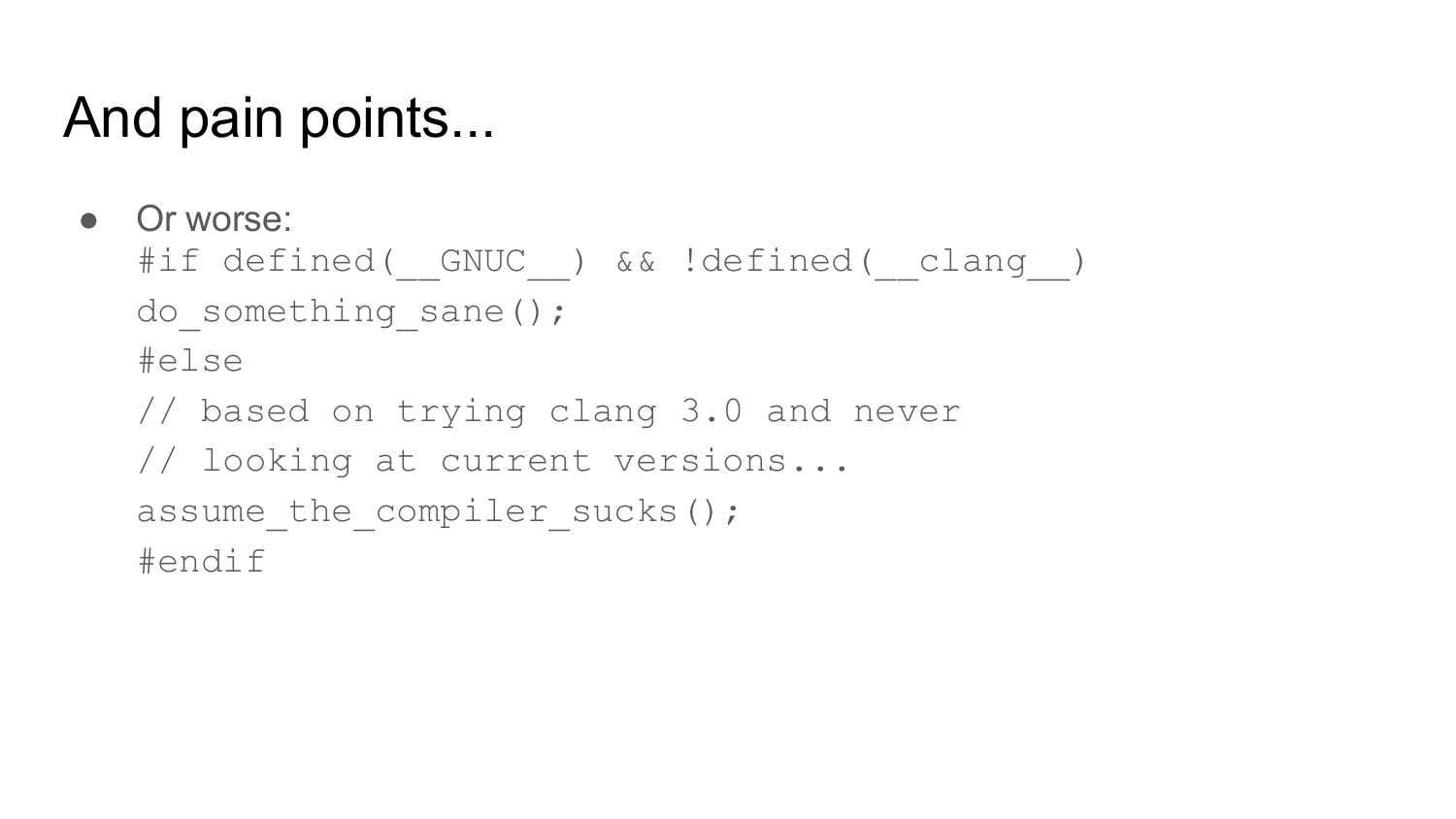- Or worse:  $\# \text{if}$  GNUC  $\geq$  5 do something sane(); #else assume the compiler sucks(); #endif
	- *Even clang master pretends to be gcc 4.x in terms of \_\_GNUC\_\_ defines*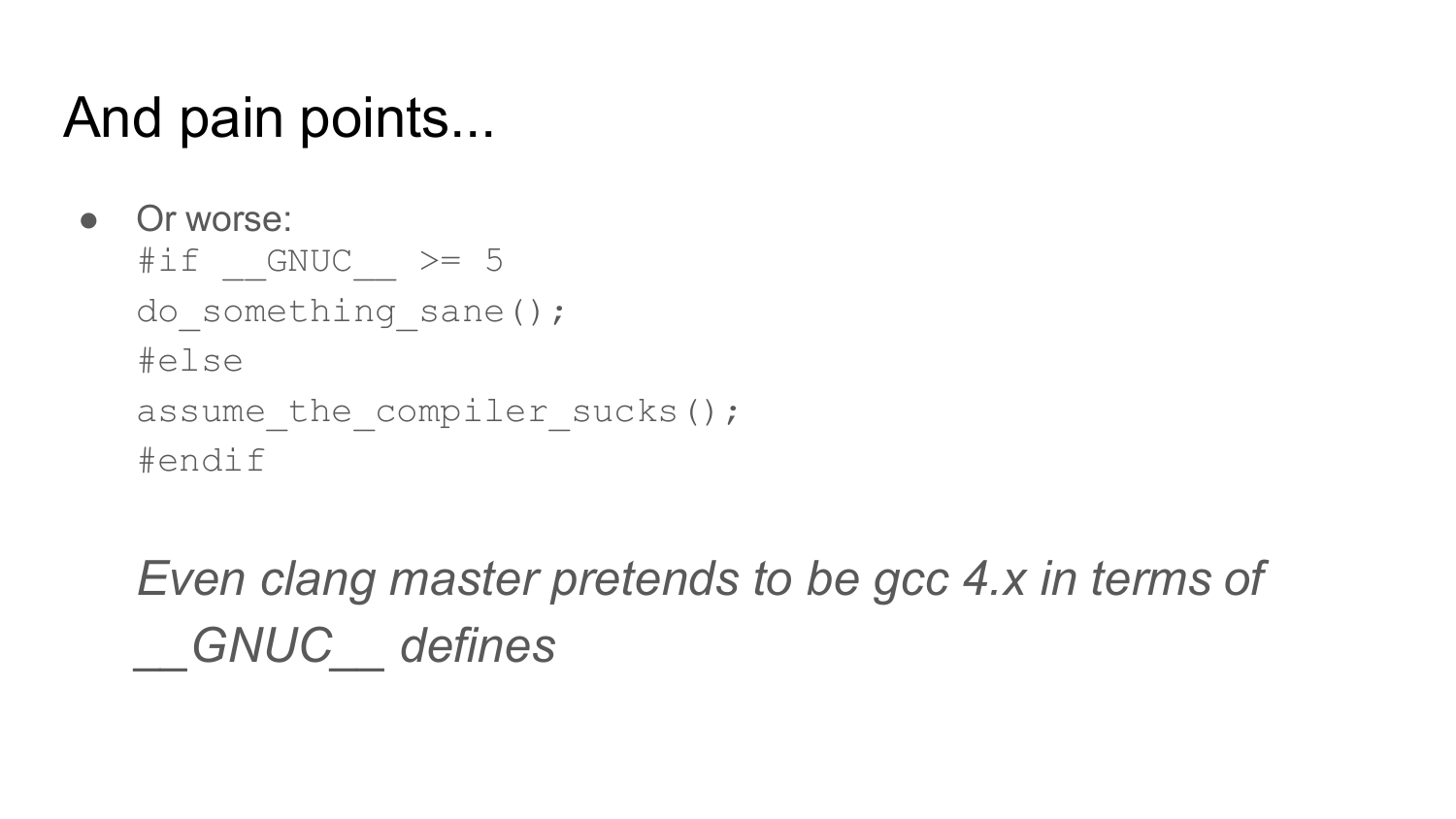## Increasing GNUC

- In terms of standard compliance etc., current clang is much closer to gcc 8.x than 4.x, so increasing the values for  $GNUC$  and friends makes sense... … except clang doesn't have some gcc 8.x extension, triggering new compile failures in e.g. gnulib's builtin mul overflow p use if "gcc" is new enough
- Projects should really use\_\_\_has\_builtin/ has attribute instead of #if GNUC to determine what features are available (but not all projects care -- and it breaks support for old compilers).
- We're using clang with increased GNUC now -- better to trigger a compile failure (that will be fixed) than a missed optimization nobody will notice. Should that patch go upstream?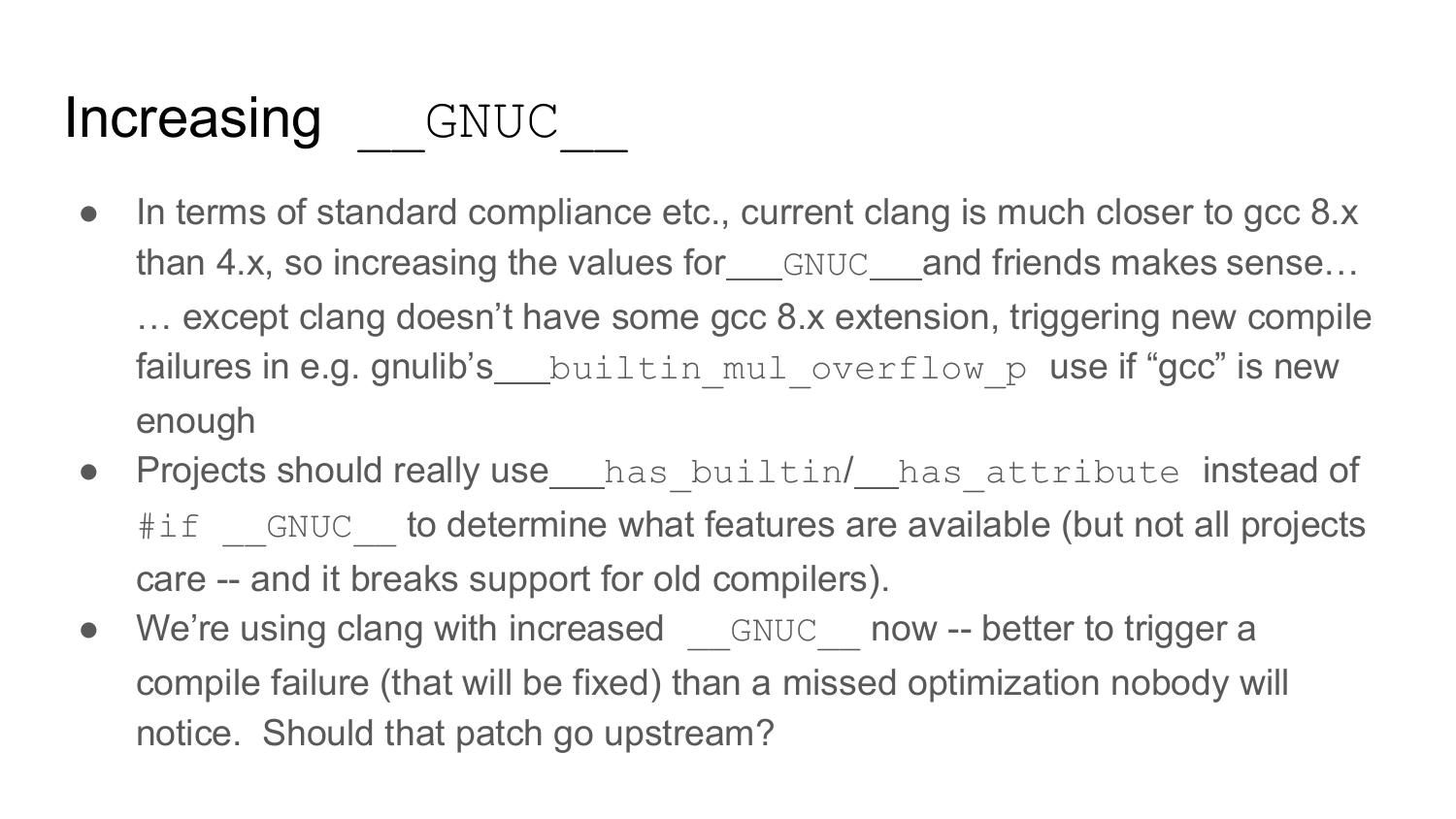- $\bullet$  We don't hate gcc -- so "export CC=gcc"/"export CXX=g++" is an acceptable workaround that doesn't make developers jump at the package when there's more important problems -- without more contributors, we're likely to stick with this workaround in some packages for a while… *(Yes, consider this a call for volunteers ;) )*
- Currently:
	- 20330 packages total
	- 139 have clang related patches
	- 327 use gcc/g++ (some only on a specific CPU architecture)

I prefer

export DOGS=fed

over 2000 related patches upstreamed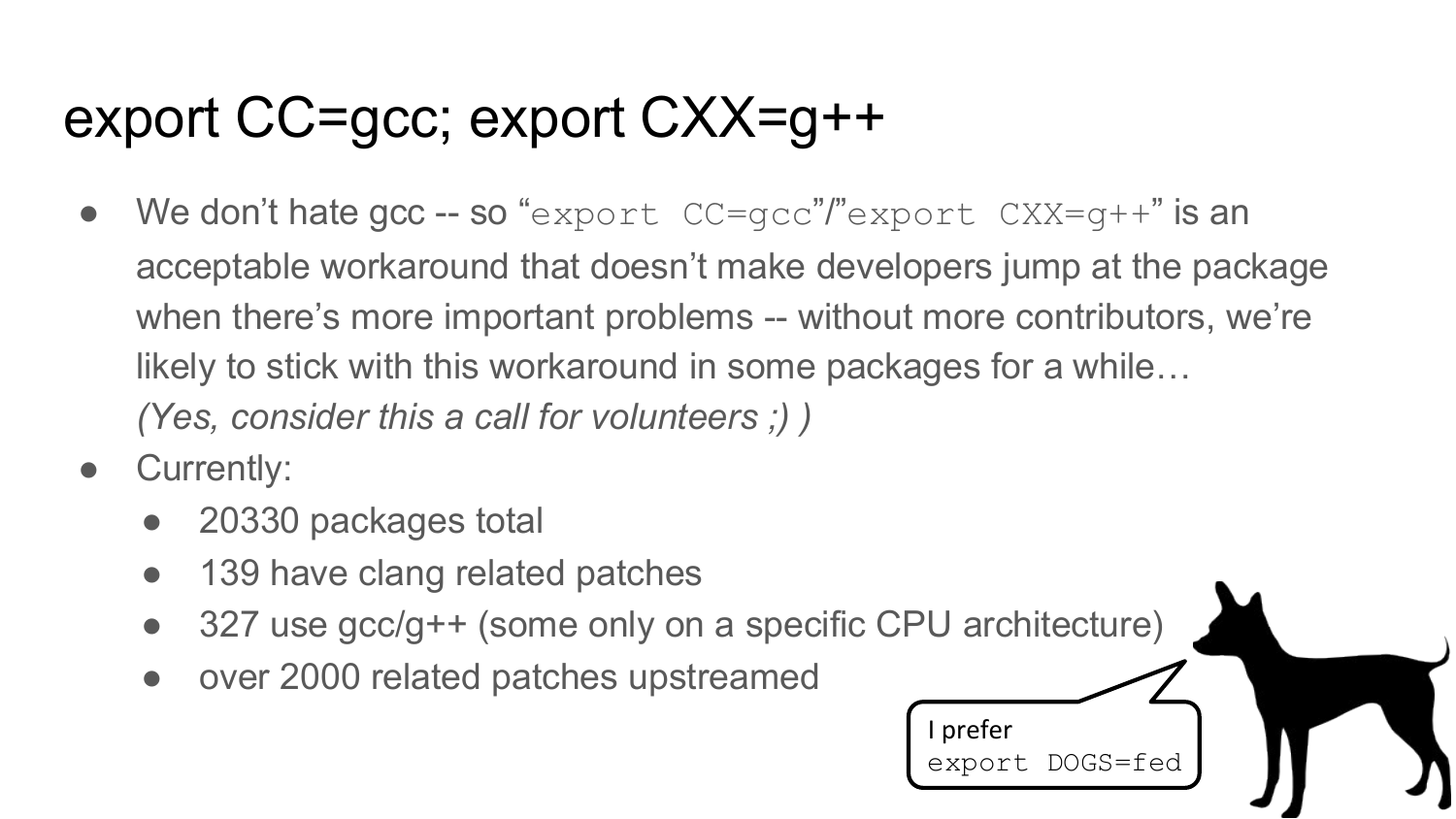• *various packages* -- clang generates calls to muloti4 and similar functions that are provided by compiler-rt, but not libgcc. Workarounds are either CC=gcc or --rtlib=compiler-rt.

Either workaround "solves" the problem, but linking libraries built with - rtlib=compiler-rt into applications built with libgcc may cause hard to trace issues

● *gnu-efi* and other parts of the UEFI stack -- Makefiles hardcode compiler flags not currently available in clang, e.g. -maccumulate-outgoingargs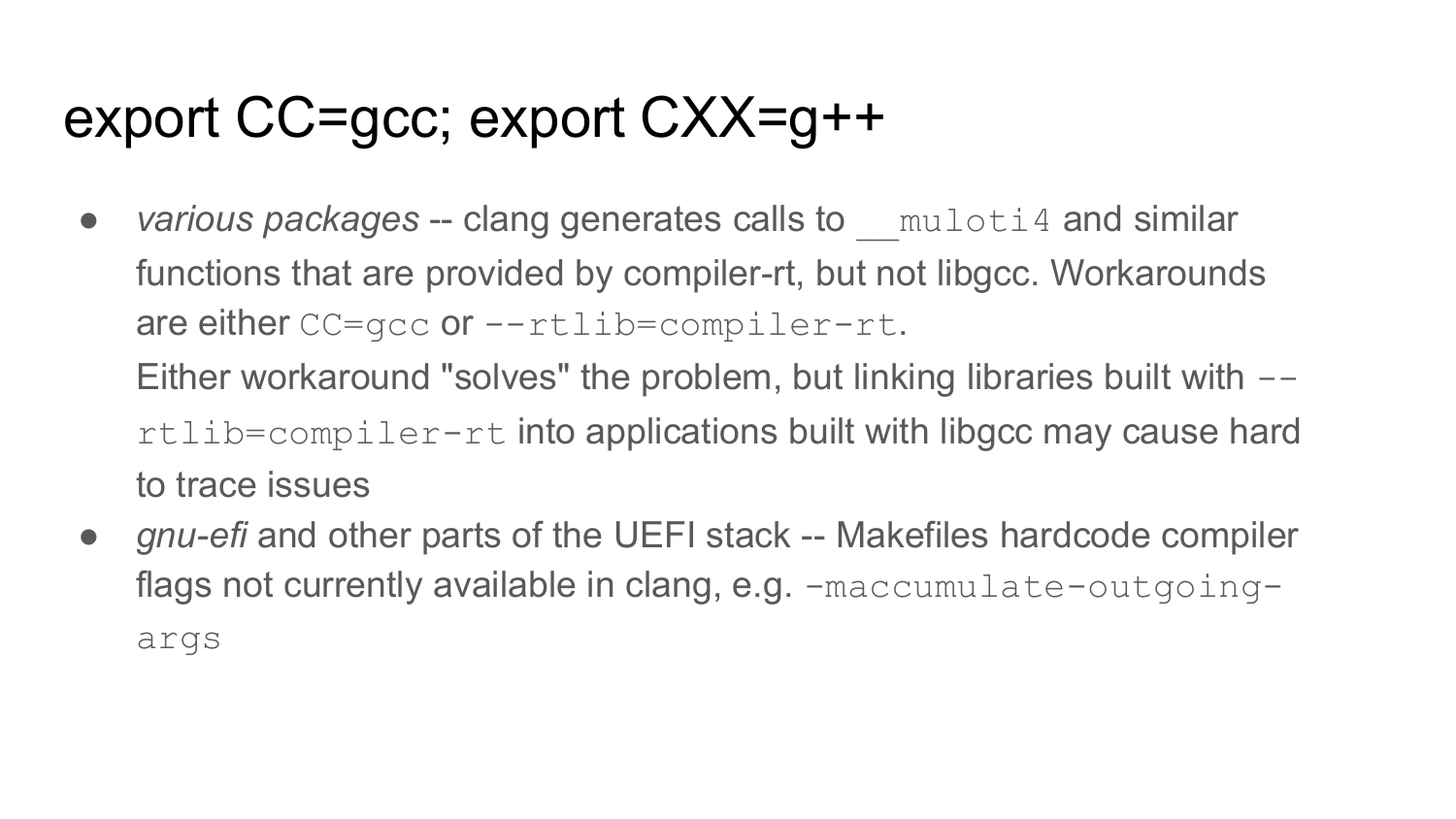- *glibc* -- relies on numerous gcc and GNU binutils specific features
- **•** *Linux kernel* -- asm goto is the primary remaining pain point here
- *mesa* on x86 64 -- compiles fine with clang, works well on newer hardware, but crashes at runtime on older x86 64 hardware when built with clang (AVX instructions somehow getting run on processors that don't have them). Clang-built mesa on aarch64, armv7hnl, i686 seems to be ok.

Needs debugging, probably mesa uses hand-written asm code and CPU feature detection goes wrong.

• *blender* -- implicit float to bool conversions, and SSE and OpenMP support available only with gcc, should be fixable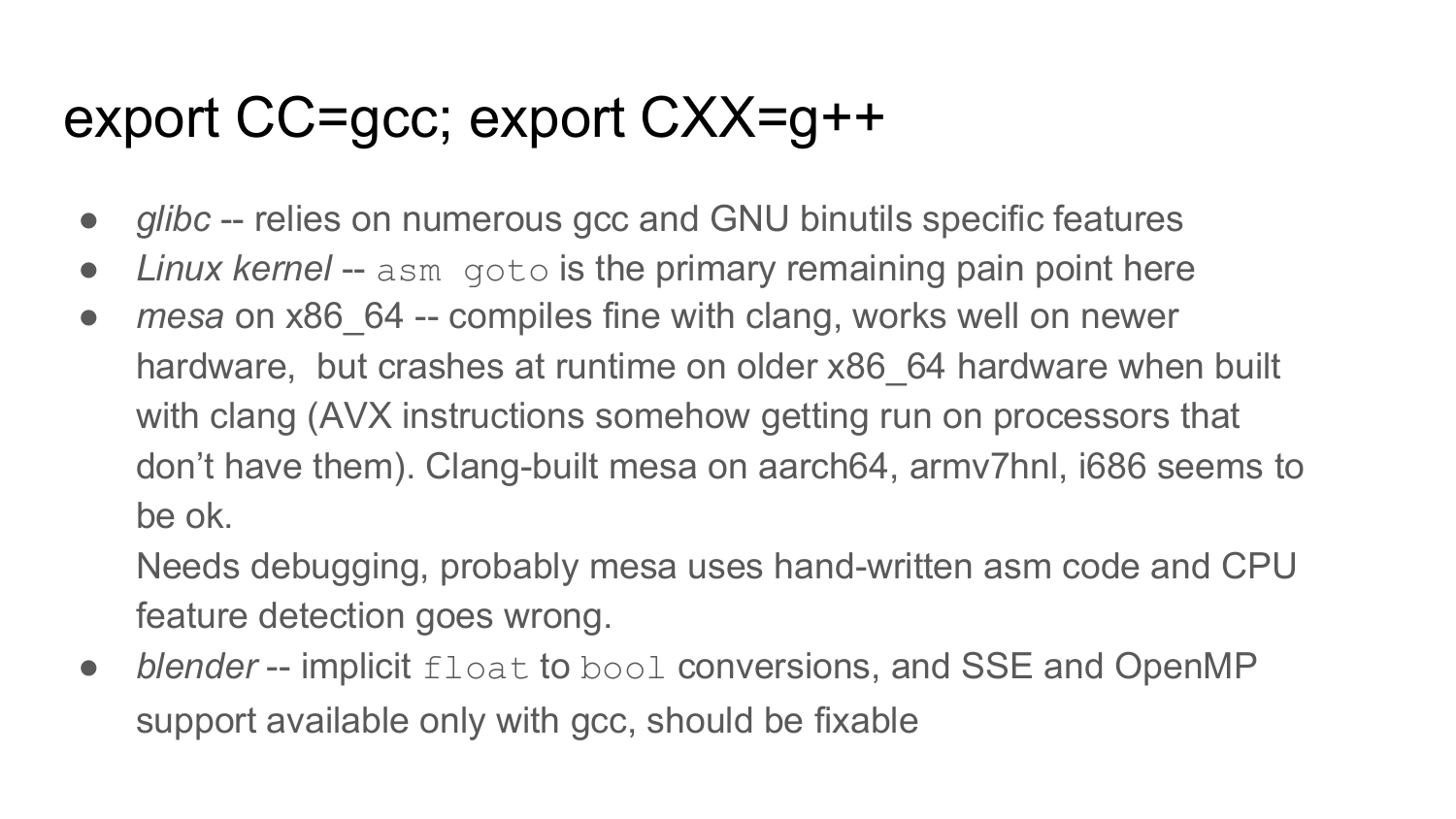- *gcc* -- doesn't like being compiled with anything but itself (sadly, would be nice to not have circular dependencies. Build gcc with clang and clang with gcc).
- *grub2* -- inline asm constructs (.addrsig etc.)
- *autoconf* -- hardcodes filenames for known compilers [but not clang/clang++] in its AC\_PROG\_CC and AC\_PROG\_CXX macros. This has been fixed for a while, but there hasn't been a release for years.
- *openjdk* on 32-bit x86 -- makes ABI assumptions that work only with versions of glibc that don't use SSE, unless compiled with (gcc specific) -mincoming-stack-boundary=2 flag https://bugs.openjdk.java.net/browse/JDK-8199936
- gpm heavy use of nested functions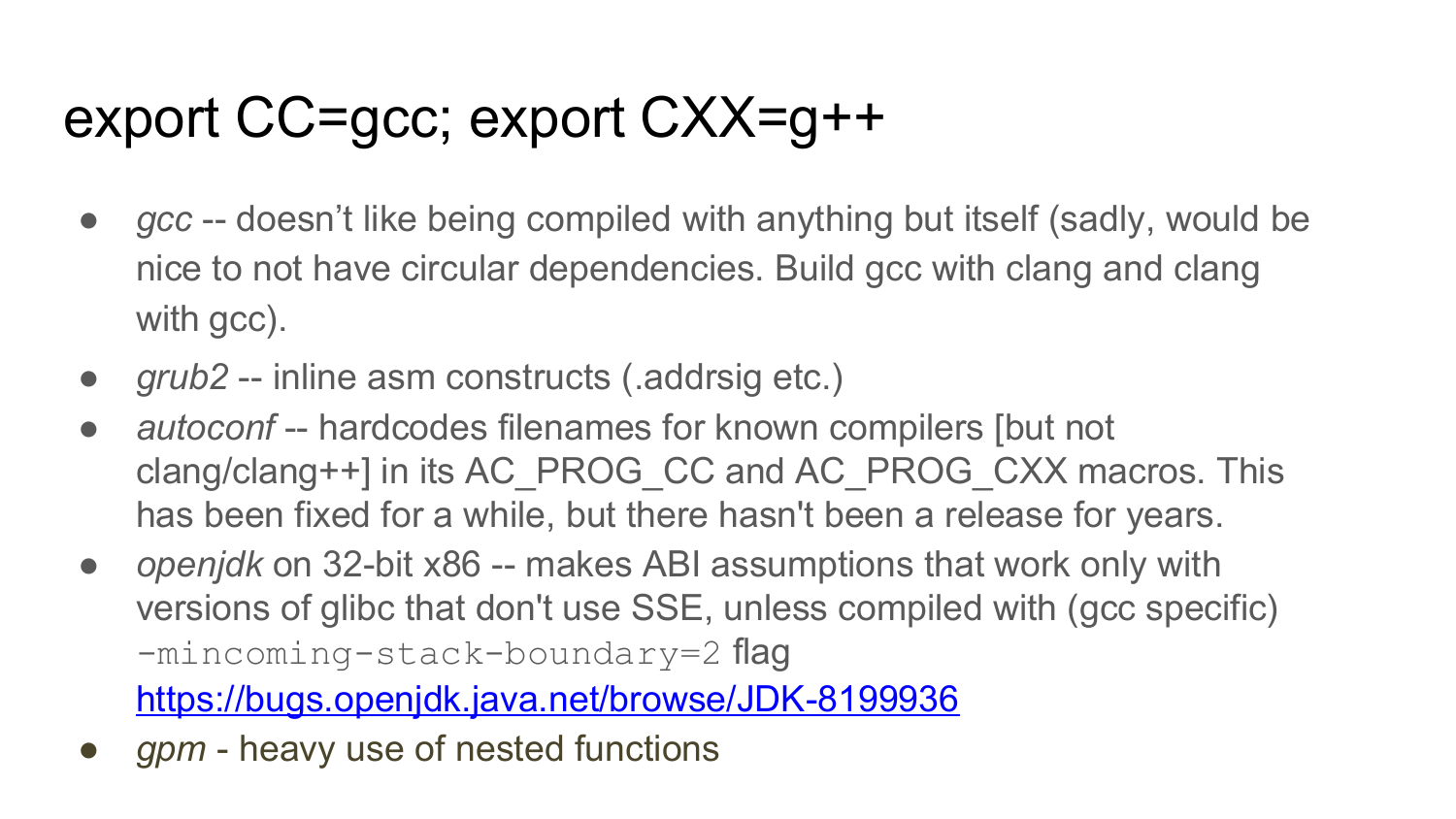#### Qt issue with -reduce-relocations

● *Qt* -- signal/slot connections to lambdas fail at runtime if Qt is built with clang and -reduce-relocations -- *[update: dropped -reduce-relocations instead of using gcc]*

A similar problem seems to exist with ICC: https://bugreports.qt.io/browse/QTBUG-52439.

• Needs further debugging.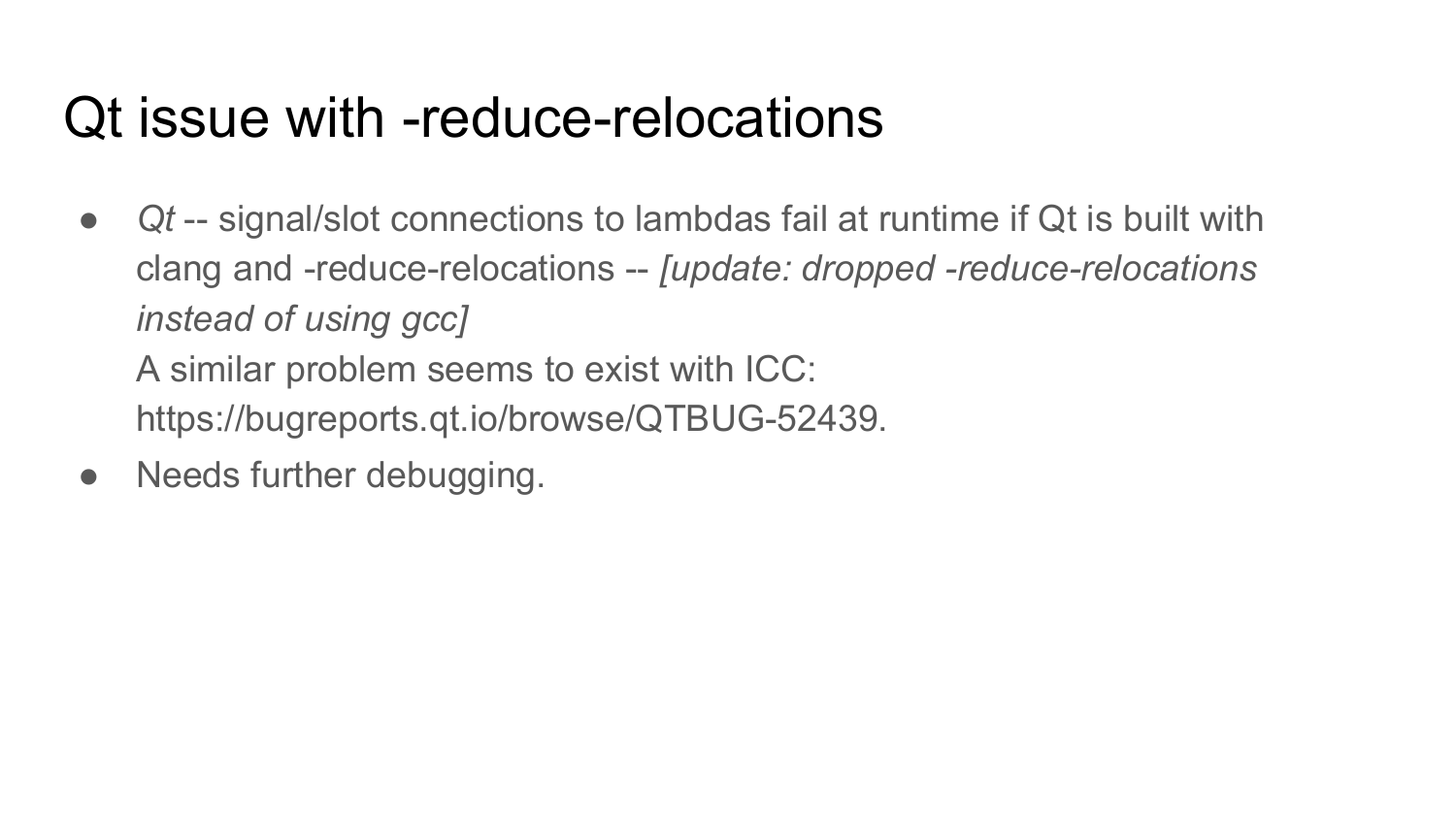## LLVM components we aren't using yet

- *LLD* -- not yet feature complete to a point where it could fully replace gold and BFD ld, will keep checking it out as we move to newer major releases Currently mostly missing support for linker script constructs used in many packages
- *as* -- partially used through clang inline assembly, but /usr/bin/as is still GNU (binutils) as, mostly because of projects using pre-unified ARM32 asm code (and some extensions), and command line compatibility (gcc makes assumptions about *as*)
- *strip, objdump* -- rpm's separate debug package feature is currently tied to the elfutils implementations of strip and binutils objdump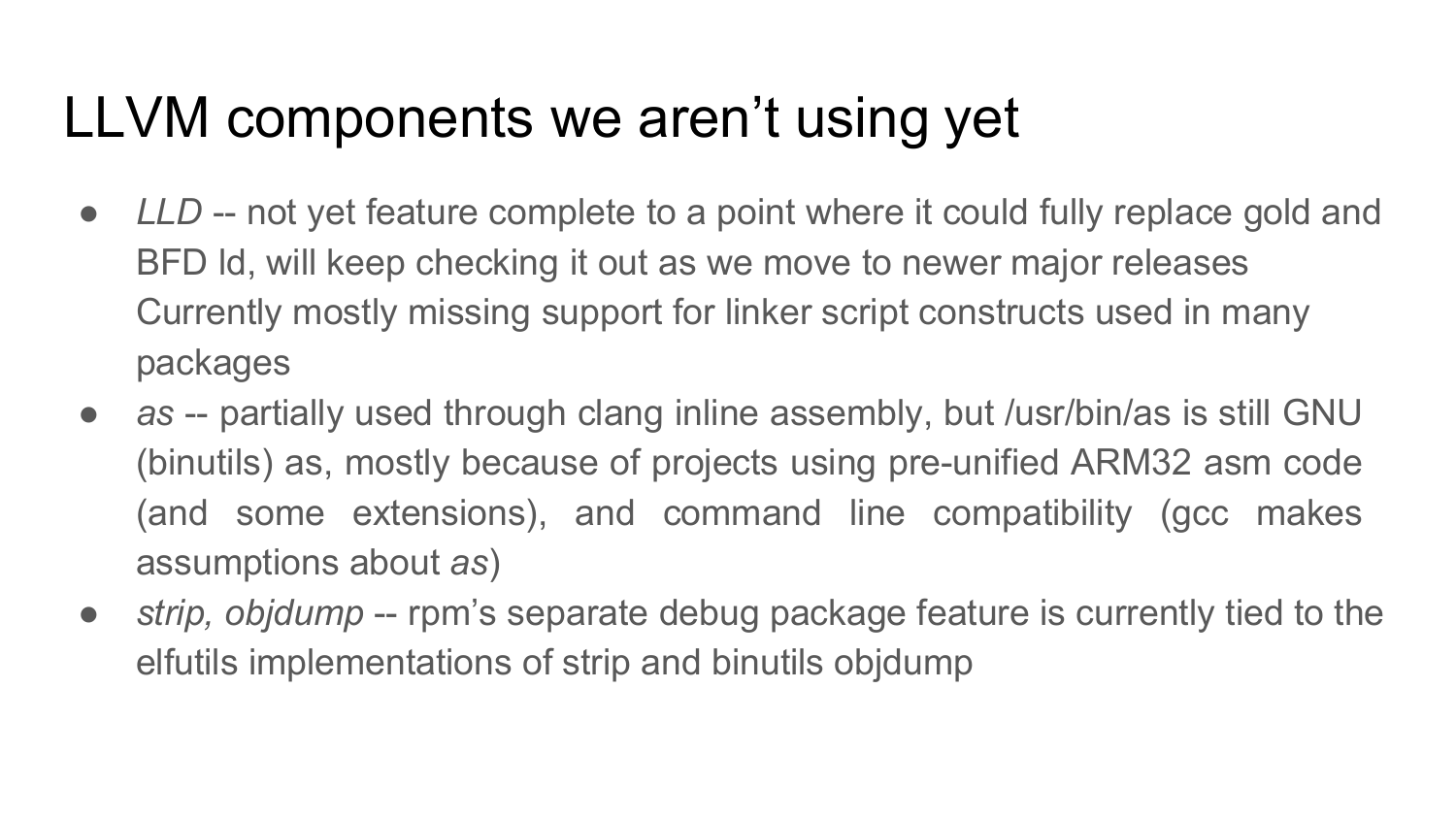#### nm and friends...

• Ivm-nm and friends can't handle object files generated with gcc -fito -- binutils nm and friends can't handle object files generated with clang -flto... So we need a different handler. This should really be fixed upstream -- but... Which upstream? Current "solution":

```
REAL_NM=binutils-nm
PARENT="$(readlink /proc/$PPID/exe)"
WRAPPED=false
if [ -z "$PARENT" ]; then
    WRAPPED=true
elif echo "$PARENT" |grep -qE -- '-nm$'; then
    WRAPPED=true
elif echo "$PARENT" |grep -qE -- 'qemu'; then
    if grep -qE -- '-nm' /proc/$PPID/cmdline; then
        WRAPPED=true
    fi
fi
```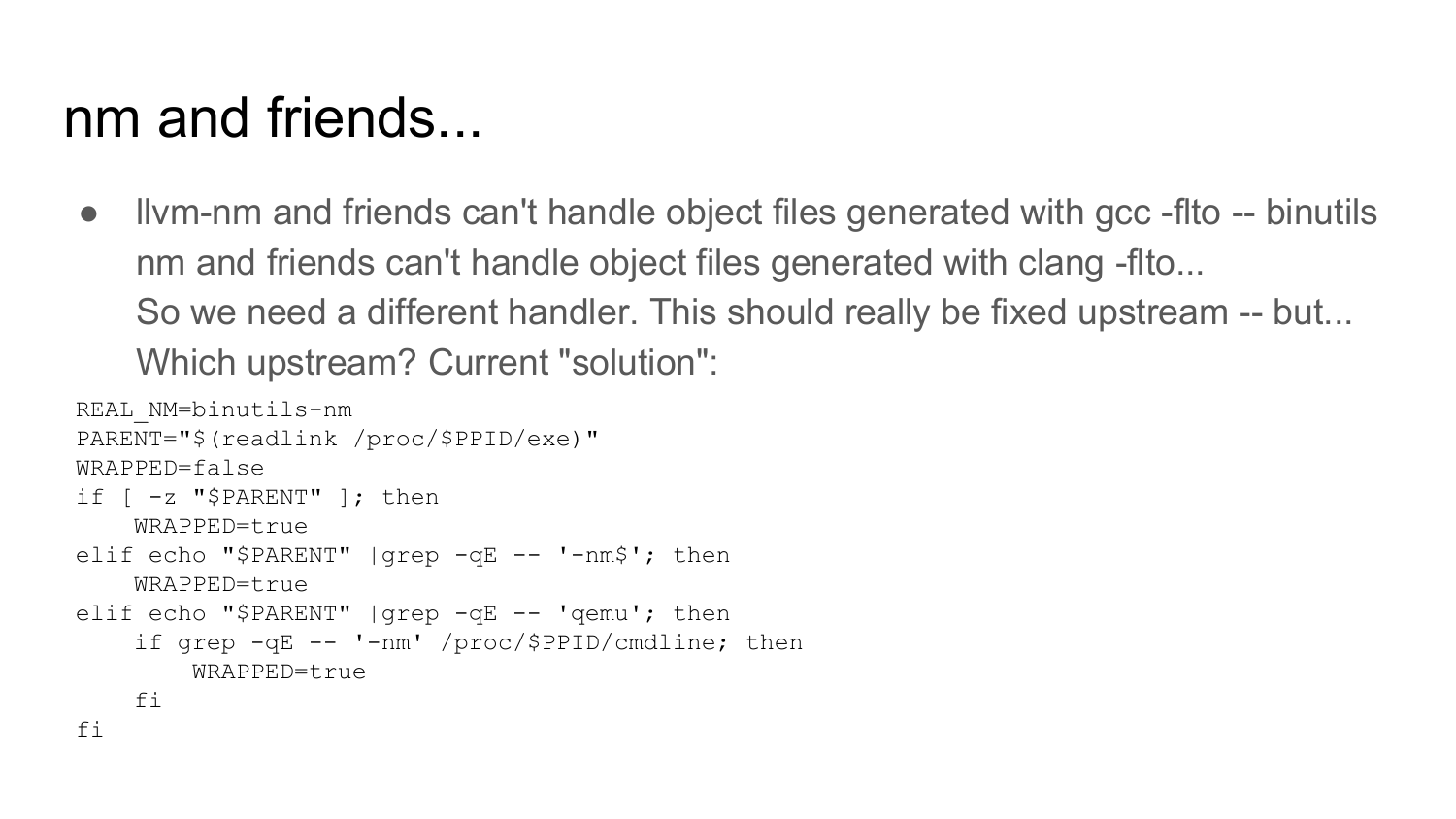#### nm and friends...

```
if ! "$WRAPPED"; then
    for i in "$@"; do
        \lceil "$(echo $i |cut -b1)" = '-' \lceil && continue
        if echo "\sin" |qrep -qE '\.(o|a)\sin & [ -e "\sin" ]; then
            if LANG=C gcc-nm "$i" 2>&1 |grep -qi "file format not recognized"; then
                which llvm-nm &>/dev/null && REAL NM=llvm-nm
                break
            fi
        fi
    done
    if [ "$REAL NM" = 'binutils-nm' ] && which gcc-nm \&>/dev/null; then
        REAL_NM=gcc-nm
    fi
fi
exec "$REAL NM" "$@"
```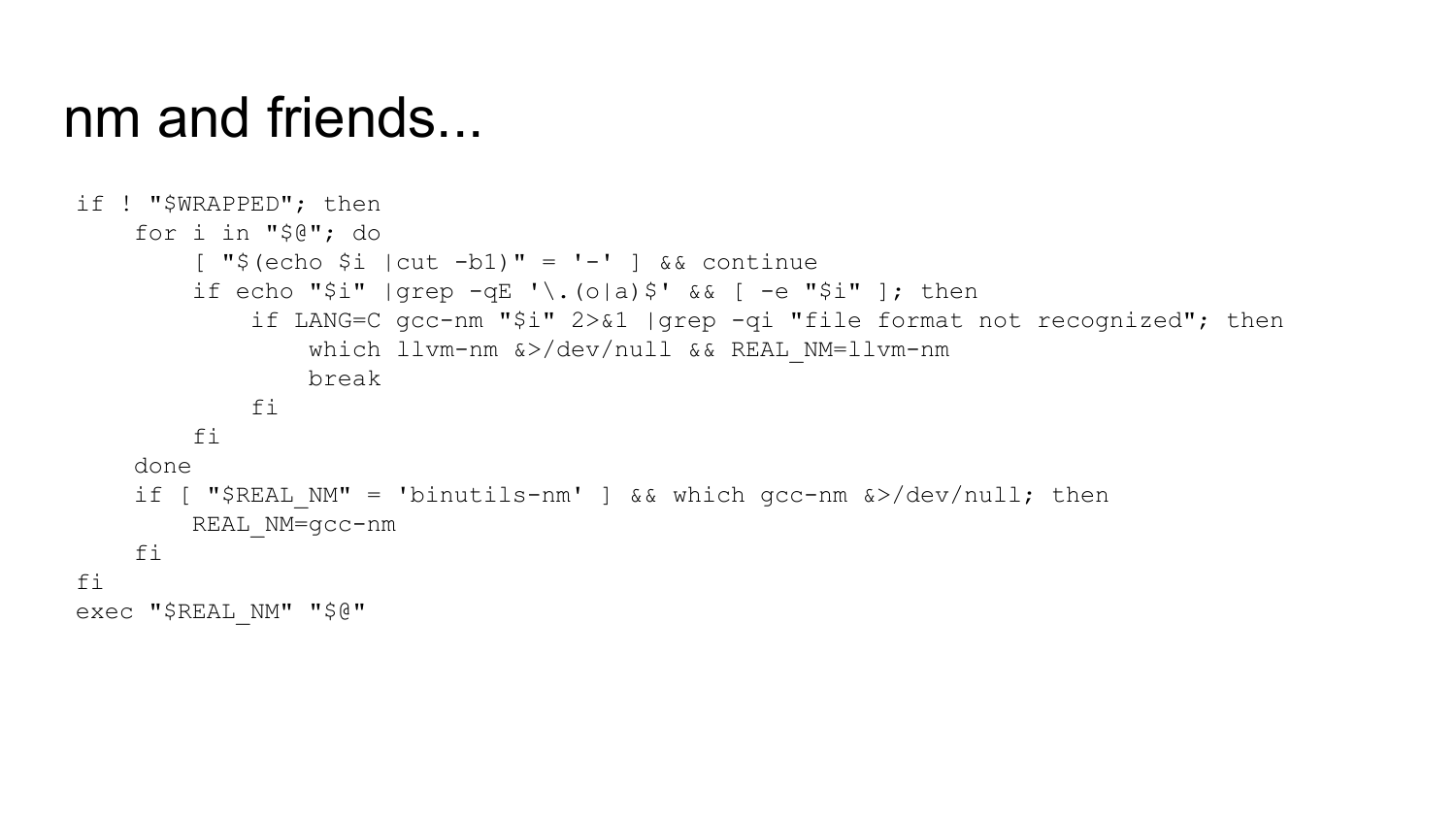# LLVM components we aren't using yet (and might never use)

● *libc++* -- Binary compatibility issues: If we build e.g. Qt with libc++ and a user tries to install a binary that uses Qt and was built on any other Linux distribution, it's going to fail. Can't do this while people insist on using binary-only software.

We might start using it on architectures where binary-only components don't matter [yet], such as RISC-V

• *compiler-rt* -- similar issue - a library linked to compiler-rt doesn't always work with binaries built with libgcc. Also, gcc (which we still rely on for some packages) can't use compiler-rt